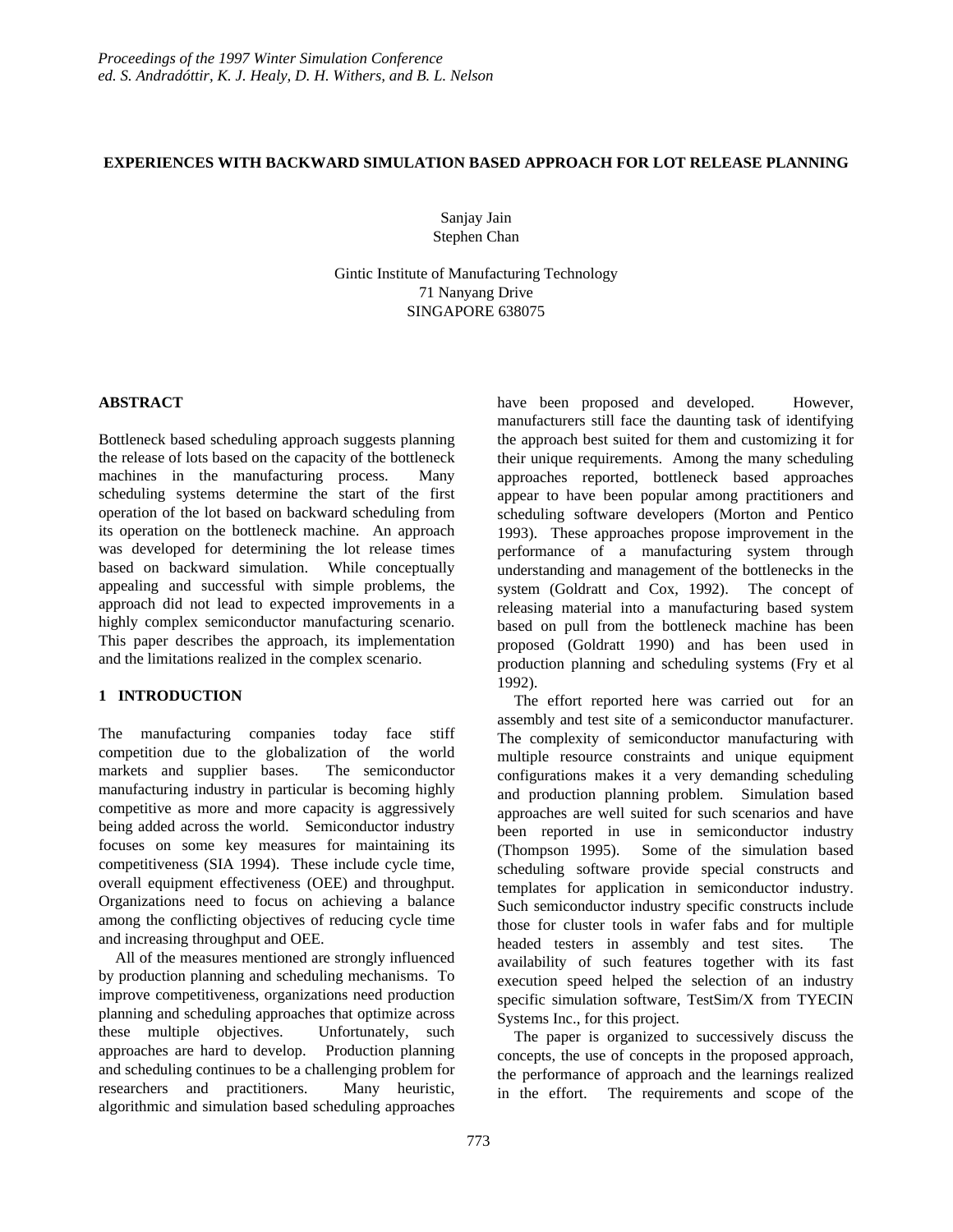proposed system for lot release planning are defined in Section 2. The third section elaborates on the concept of backward simulation. In the fourth section, the proposed lot release planning approach based on backward simulation is described. Section 5 discusses some of the complications faced in implementing the backward simulation using the selected software. The sixth section presents the results achieved using the approach for a semiconductor assembly and test site. Section 7 discusses the limitations of the approach that were realized during the development and the lessons learned. The last section draws conclusions from this study and briefly describes the follow up of this project.

### **2 LOT RELEASE PLANNING**

The quest for improvement on multiple conflicting measures was the prime driver for considering a new approach for controlling the production operations at the semiconductor assembly and test site. Earlier simulation studies had indicated that better control of work in process can lead to substantial improvements in cycle time without an accompanying loss in throughput.

There are several ways to control the level of work in process in a manufacturing system. The options range from Just-in-time operations with manual signals to highly sophisticated detailed finite capacity scheduling software controlling each step of the operation. The suitable options depend very much on the environment

and configuration of a manufacturing system. Just-intime approach was not considered viable due to the large product variety with very high variation in volumes. At the other end of spectrum, a very detailed scheduling software was not considered attractive due to the requirements of real time information infrastructure for the success of such systems.

The particular manufacturing system was part of a worldwide supply chain. While a global central system provided the lots to be released every day, the site had to determine the sequence and timing to be followed during the day. It also had the flexibility to move the release of lots around within the window of a few days. Indeed, at times it was forced to modify the lot releases due to unavailability of required wafers. The current procedure for lot release relied on judgment of the supervisor of the assembly front end operations. The supervisor monitored the work in process inventory at local bottleneck operations and released the lots to keep them from starving. Other than major disruptions downstream from front end, the supervisor did not use information from downstream areas for controlling the flow of lots. Once released, the lots were prioritized by their current cycle time at successive operations. As the lots were released the information was entered into the shop floor tracking system, which then tracked its progress until completion. Figure  $1(A)$  shows the existing flow of information under the current lot release procedures used by the organization.



Figure 1: Manufacturing Planning Information Flow (A) under Current Procedures, and, (B) with Proposed Lot Release Planning System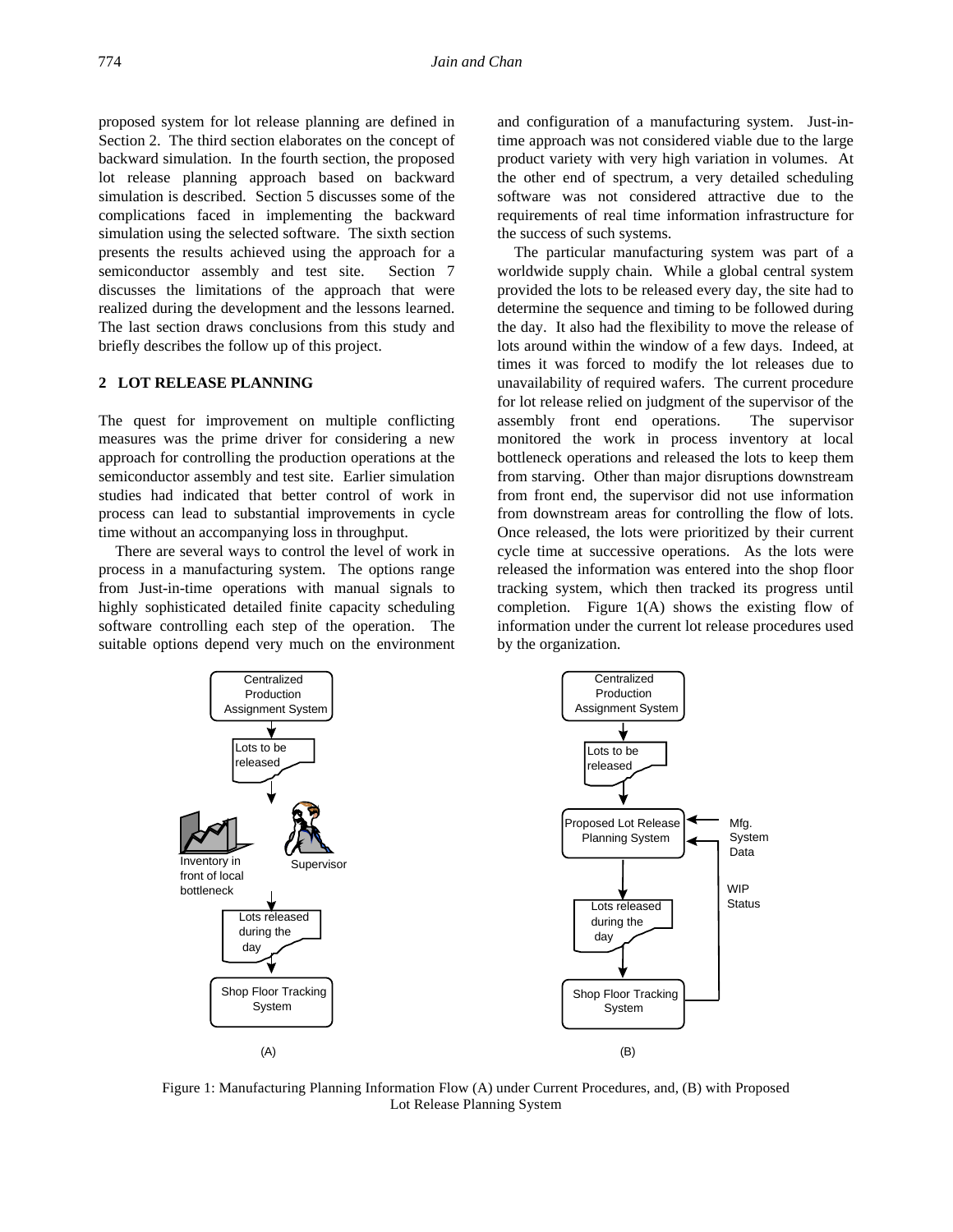Multiple concepts for lot release control were evaluated and the one based on backward scheduling was selected for development and implementation. Specifically, it was proposed that the release of lots should be controlled based on the pull from the bottleneck resources in the system. This was intended to reduce the queuing of lots at bottlenecks thus reducing the work-in-process and cycle times, while maintaining the throughput roughly at the same levels.

A simulation based system was designed to determine the bottleneck resources. Backward scheduling approach was then used to start from processing of lots at the bottleneck resources and work backwards to determine the lot release times. The resulting lot release schedule was to be provided to the die bank for controlling release of lots into the assembly area. This proposed system was to be integrated in the company information systems as shown in Figure 1(B).

#### **3 BACKWARD SIMULATION**

The backward simulation concept focuses on starting from a desired state and moving backwards in time to determine the sequence of events leading to the desired state. The concept of starting from the goal state and moving backwards to determine the path to get to the goal has been used for many years in fields such as artificial intelligence and operations research. In particular it has found application in manufacturing planning and control, at high level planning such as MRP's backward scheduling from due dates to determine the requirements for supply of material and at detailed planning level using backward scheduling from due dates to determine sequence of operations for the lots on machines and the release times for lots into the factory. Backward simulation uses the same principles as backward scheduling, the differences being more in implementation mechanisms used and associated semantics. Indeed, backward simulation can be viewed as an efficient means to implement backward scheduling.

Scheduling approaches typically use multiple passes in time, forward and backward, to develop a good solution to the scheduling problem. This may involve taking one or more lots at a time and developing its complete sequence, backward and/or forward and iterating through all the lots. It may involve developing an initial sequence based on a simple strategy and then iteratively modifying the sequence to improve the quality of the solution. While technically rich, the algorithms usually become quite complicated and use large computing resources to develop schedules. In recent years, (forward) simulation based scheduling approaches have gained popularity due to their ability to generate fast and feasible solutions. The success of these

approach is demonstrated by the appearance of many simulation based scheduling software such as AutoSched, FACTOR, TestSim/OnTime, ManSim/OnTime, etc. The simulation based approaches usually execute a single forward pass through time, relying on dispatching rules to develop the sequence. The quality of these solutions is highly dependent on the environment and the dispatching rules used.

Backward simulation based approaches for manufacturing planning applications provide a balance between the solution quality of non simulation based approaches and the execution speed of simulation based approaches. They aim to use the concept of backward scheduling to generate high quality solutions, while utilizing simulation software for speed and feasibility. Similar to non simulation based scheduling algorithms, backward simulation based algorithms use multiple passes. In the earlier implementations reported (Gelders and Van Steelandt 1980, Jain et al 1990), a forward simulation pass is used to determine the sequence for lots already in process and a backward simulation pass(es) is used to determine the release or schedule for new lots. Watson et al (1993) propose using three passes, a backward simulation pass for planning for the new orders, a forward simulation pass to integrate new orders with current work in process, and a forward simulation pass for detailed scheduling if the earlier pass was not at a detailed level.

The implementation of backward simulation in manufacturing is very much like forward simulation except that lots are traveling backwards from final operation to first operation in their routing. Watson et al (1993) describe the backward simulation concept and compare it with forward simulation. The differences highlight the factors to be addressed in implementing backward simulation. These include reversing the routing, reversing assembly into disassembly, reversing the time axis, and designing specific dispatching rules for backward simulations. They also identify the difficulties including the queuing in backward simulation being non intuitive, and the potential infeasibilities due to impact of work in process and going backward further than the current time. Some of these difficulties are further elaborated in Section 5 based on the experience from this project.

Ying and Clark (1994) point out that a more appropriate term for backward simulation is reverse simulation since jobs travel on reversed route in a regular forward simulation. They base this assertion on the view that backward simulation implies a model that should have an exact corresponding representation when simulating forward in time. Using an example with five machines and up to 250 jobs they show that substantial reductions in mean flow time and mean tardiness can be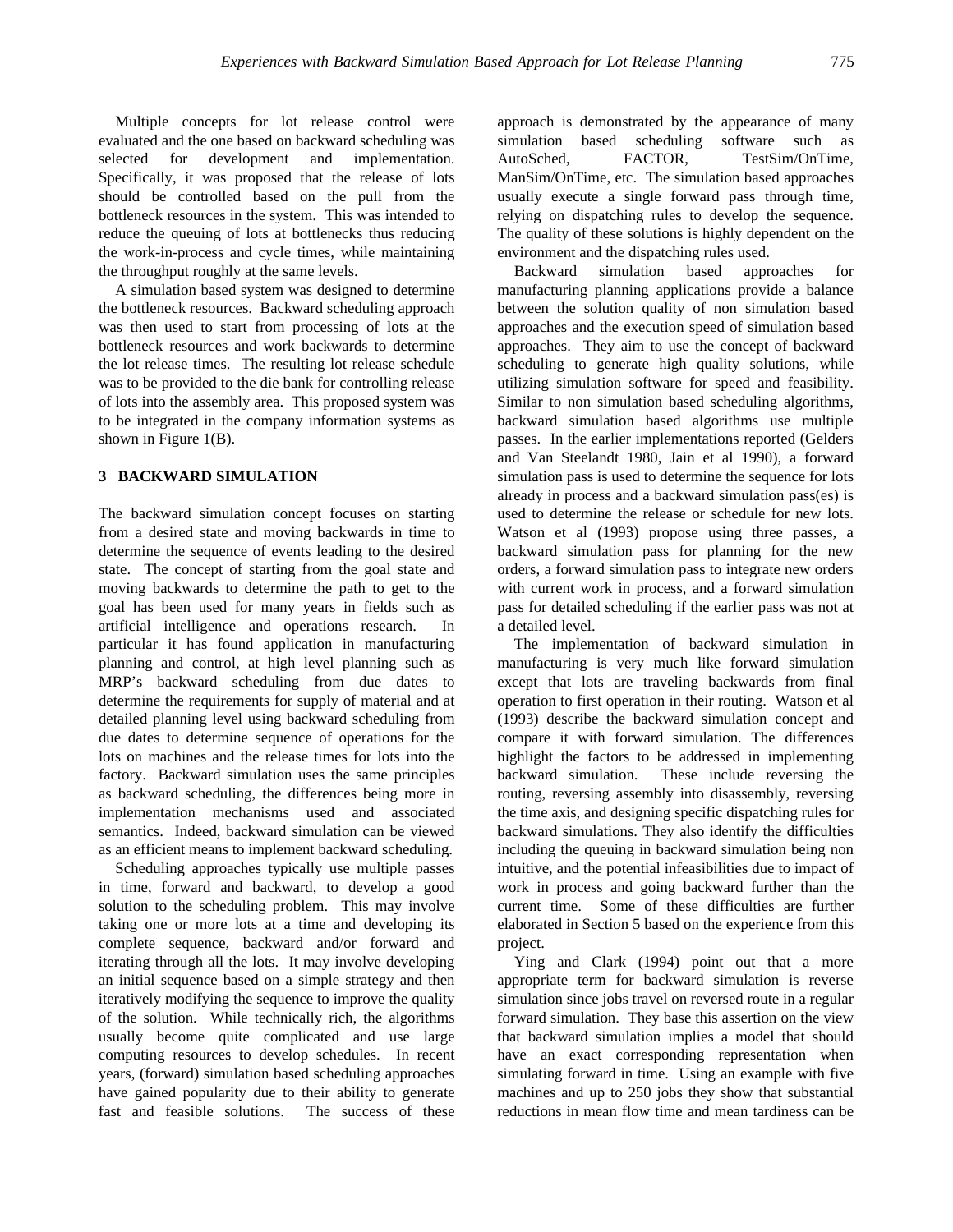achieved using an algorithm with multiple iterations of forward and reverse simulations.

### **4 PROPOSED APPROACH**

The approach to develop the lot release times based on backward simulation consisted of the following steps:

- I. **Downloading of data from company systems and populating of model files**. This step consisted of extracting the information required to describe the current status of production floor from the company systems and providing it in the formats required by TestSim/X.
- II. **Capacity Analysis using forward simulation for identification of bottlenecks in the system**. The manufacturing system produced a large variety of products with widely varying requirements on different steps of the production process. There were multiple bottlenecks, that is, several groups of machines had high capacity requirements. The bottlenecks kept changing with the product mix and it was not a trivial task to predict the current bottlenecks. A deterministic forward simulation run was carried out and its outputs analyzed to determine the bottlenecks. The machine groups were ordered from the highest to the least constrained. Only those machine groups that had demand to capacity ratio above a certain defined threshold level were considered to be bottlenecks.
- III. **Bottleneck Analysis**. In this step, the lots that needed the bottlenecks were identified and grouped together to reduce the time required for setups. If the same lot required processing across multiple bottleneck machines, it was grouped under the highest constrained bottlenecks used by them. The total capacity requirement at the highest constrained bottleneck machine group was determined for use in the next step.
- IV. **Backward Simulation**. This step involved inverting the routing and associated data files of the model to allow backward flow of lots from their operation at the constrained machine to their first operation. The lots were released at the bottlenecks at a time calculated based on the total capacity requirement for the bottleneck machines in previous step. The time was inverted for the backward simulation to start from a future time and end at close to current time or even past time. After the completion of the deterministic

backward simulation, the completion times of the first operations of the lots were inverted back on the time axis to determine the start time of the first operation and adjusted for any infeasibility. The results from this step provided the detailed plan for lot release.

The main modules of the Lot Release Planning system developed using the above approach are shown in figure 2.



Figure 2: Modules of the Lot Release Planning System

# **5 COMPLICATIONS IN BACKWARD SIMULATION**

The implementation of backward simulation posed some difficulties. The mechanics of the backward flow required some careful thinking and effort to remove oneself from the mindset of forward flow. Dispatching and set ups created some of the major complications.

The dispatching rules in backward simulation have to be reversed to get the sequence to be realized in forward flow. For example, if the forward flow dispatching rule is shortest operation first, the corresponding rule in backward simulation is the longest operation first. Unfortunately, it is not so straightforward with many other dispatching rules. Consider for example, the rule of processing the lot with the highest age (or the longest cycle time so far) first. In backward simulation it is hard to determine a rule that will provide an exact reverse sequence. The closest approximation would be to process the lots with shortest remaining process time first since, under normal circumstances, such lots would have the shortest age in the forward flow and would be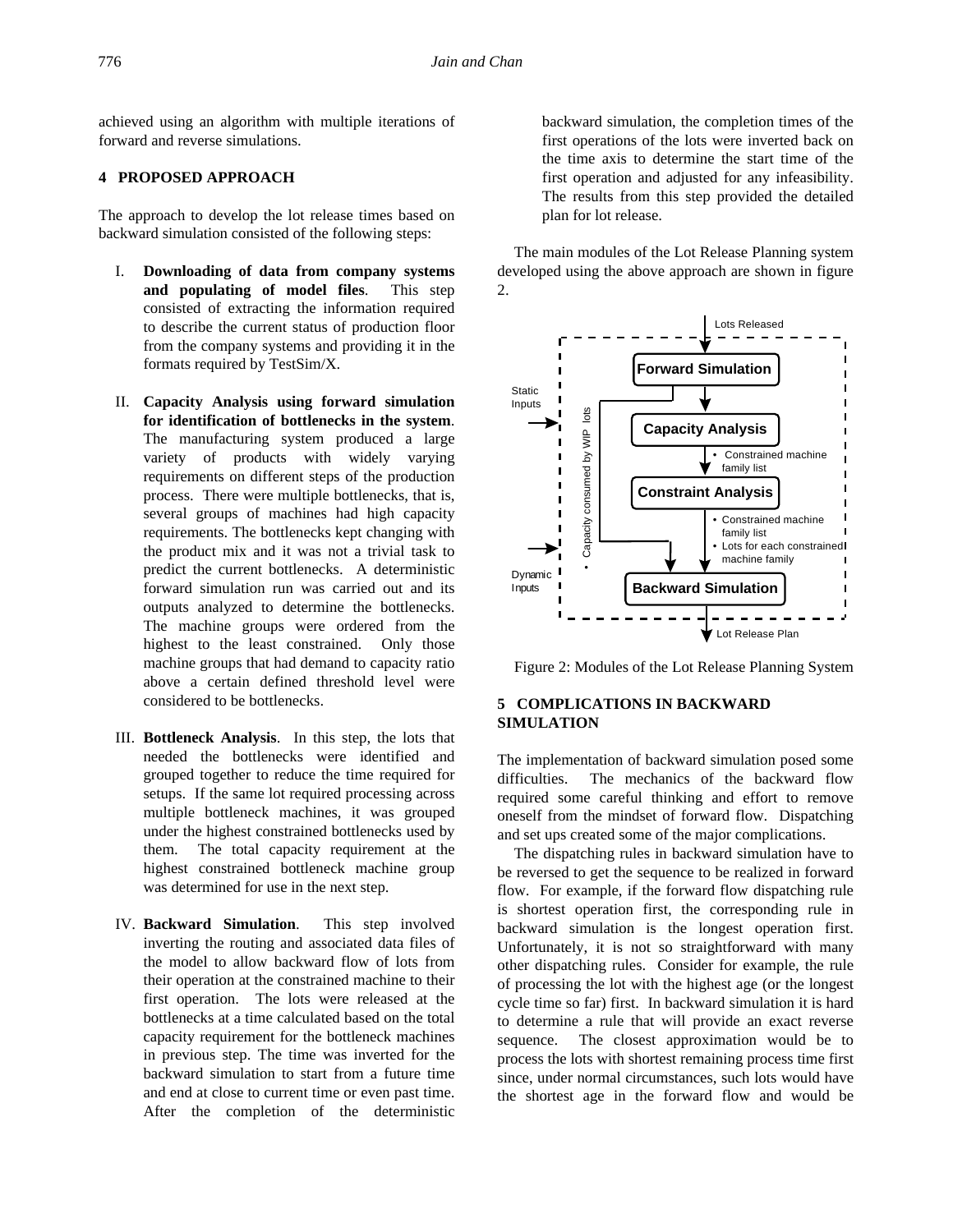processed last. The action of dispatching rules becomes harder to reverse in situations with multiple feeding and consuming machines.

Correct modeling of setups in backward simulation poses the most difficulty, particularly when the simulation is being done through a simulator. Most simulators, including TestSim/X, allow detailed modeling of setups only before the actual process. Facility to define unload times, if provided, usually allows only a specification of time without any consideration of product types, preceding setup, etc. Given these limitations, the setups were defined using the setup feature in the simulator. This resulted in what would amount to setups occurring after the actual processing in forward flow! Using this approach, the capacity requirement of the machines would be quite close to that in forward simulation unless there are widely varying times with sequence dependency. However, the cycle times of the first and last lots for a setup are quite different from that in forward simulation. The first lot in forward flow should incur the setup time at a process step, instead it is the last lot in forward flow that incurs the setup time at a process step when modeled in backward simulation.

Another complication related to setups resulted from the need to control the setups on constrained machine families. Since lots starting at each constrained machine family are separated into setup groups which were then assigned to individual machines, dummy lots were required to influence the setups on the assigned machines. Subsequently, the "same setup" rule was used at the constrained machines so that lots of different setup groups can be processed at corresponding machines only.

 In addition to the above major factors, some complications related to inverting of files and time axis had to be dealt with. To facilitate external creation of model files, TestSim/X employs a set of relational tables for model definition. Many of these tables are linked by internal numbers which TestSim/X uses for referencing when loading models. Consequently, when the main routing table is being inverted, many other supporting tables have to be updated (e.g. update of step numbers) in order to safeguard model. Specific changes had to be made for rework loops while inverting the routing files. While inverting time axis, plant shutdowns and equipment off-line schedules (e.g. testers reserved for engineering use) also had to be inverted.

### **6 EVALUATION AND RESULTS**

The Lot Release Planning system was developed in modules described in Section 4. A very large effort was required to interface the system with the company

systems to collect and reformat the data. For quantifying the improvement in performance through use of this system, actual lot releases and other data for a month of operation were collected at the company. A base simulation model was built for modeling the current lot release procedures and executed with the data. The results from this base simulation model were used for validation of the simulation model and as the basis for comparison against the results with the new lot release planning approach.

The evaluation of the performance for the month was done by executing the simulation model one day at a time as shown in Figure 3. The lot release plans were generated for each day using the WIP status at the end of the previous day and the list of lots to be released generated on the day. A month long continuous simulation was not feasible since the lot release plan depended on the daily status which could only be determined at the end of the daily simulation. Daily simulations included stochastic factors such as machine failures. Using this scheme, the performance of the Lot Release Planning system was evaluated in a very close representation of the real life system working under the new approach.



Figure 3: Evaluation of Manufacturing System Performance with the Lot Release Planning System

The results of the evaluation were, however, not encouraging. The performance of the system was not found to improve over the simulated performance of the system in the month's operation using the current lot release procedures. The comparison was carried out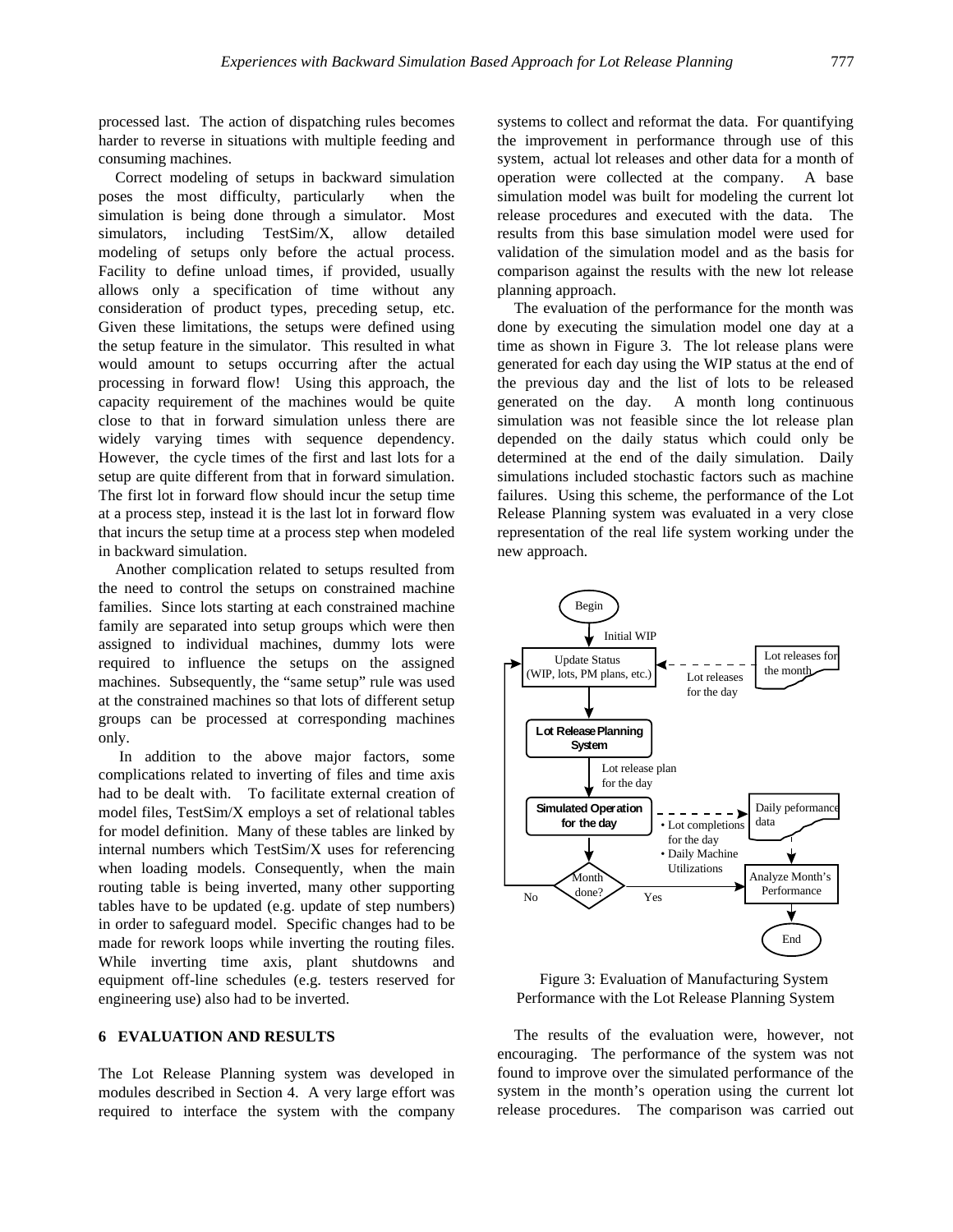against the simulated performance rather than actual system performance to alleviate the impact of modeling inaccuracies. Figure 4 shows the results from different versions of the new approach compared to the simulated performance with the current procedures. The desired objective was to achieve a reduction in cycle time with no reduction or an increase in throughput, leading to points in the "Target Area" shown in the figure.

Several different versions of the original approach were used in attempts to improve the performance. These different versions resulted from detailed study of the events leading to the poor performance and modifications to alleviate perceived limitations. A Gantt chart tool (AESOP 1995) was used to help in the detailed studies. Given the large volume of data and memory limitations of the computer and the software, the Gantt charts had to be built in two or three segments. The different versions of the approach included changes in parameters, and changes to the logic itself. The major parameter changes and enhancements are discussed below:

a) A minimum time was designed in for queuing before the bottleneck machine families. In backward simulation execution, this was implemented by inserting a delay step after the bottleneck machine. The intent of this designed in queuing time was to provide a buffer before the bottleneck machine families to avoid their starvation. Different values of buffer levels were tried.

- b) Starting time for the backward simulation was determined using three factors - capacity consumed by WIP lots, the average flow time of new lots to the constrained machine families, and a multiple of the capacity requirement for the new lots. The maximum time among the bottleneck machine families was used as the start time for the backward simulation. Different values for the multiple of the capacity requirement were tried.
- c) A threshold value was selected to segregate machine families into bottleneck machine families and non-bottleneck ones. The lower this value the higher the number of bottleneck machine families. Higher number of bottleneck machine families resulted in higher computation effort and larger number of lots controlled by the bottleneck pull.
- d) The lots were released at the furthest downstream bottleneck machine family in their route for the backward simulation. An alternate scheme of releasing the lots at the highest constrained machine family in the route was also tested, but did not lead to any significant improvements.
- e) Different schemes were used for dealing with lots that did not require the use of any bottleneck machine families on their route. They were released at the beginning based on the pull from the first operation. Another alternate scheme had their release times evenly spread out over the day.



Figure 4: Results from Different Versions of the New Approach Compared to the Simulated Performance with Current Procedures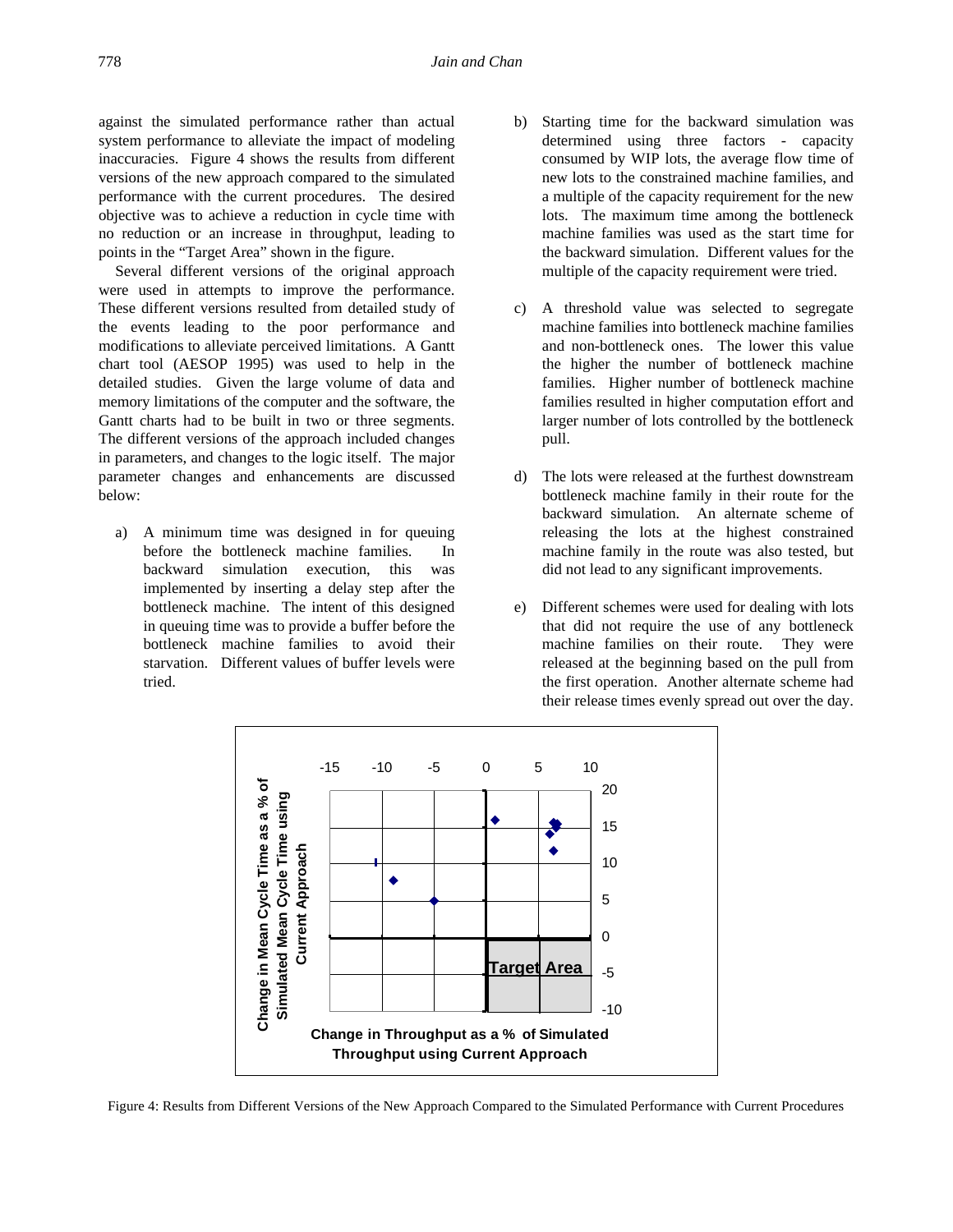Lower priority for these "unconstrained lots" was also tested.

None of the above enhancements and parameter changes moved the resulting performance closer to the target area, that is, a reduction in cycle time with no reduction in throughput.

### **7 LIMITATIONS OF THE APPROACH AND LESSONS LEARNED**

The major limitation of the approach was the inability to follow the sequence of operations at successive process steps as predicted by backward simulation. The lots were released using the plan developed by the new approach, however, the flow of lots through their complete route was based on lot age based simple priority rules. Using this mechanism it was found that the sequence of events used by the backward simulation to arrive at the lot release plan was almost never repeated during the forward simulation. This resulted in performance results widely different from that expected. The large impact of minor changes early in lot processing sequences has been discussed recently and doubts have been raised on the usefulness of simulation in such cases (Kempf 1996).

A detailed schedule would help by forcing the lot processing sequences to follow that predicted by the backward simulation. However, that scenario raises the complexity by requiring the use of procedures for responding to real time interruptions that make it difficult to follow a predetermined schedule. Different mechanisms for such response have been studied (Jain 1988), but they require real time information infrastructure for implementation.

The basic bottleneck driven scheduling approach has been shown to work in processes with single major bottleneck (Goldratt and Cox, 1992). In the scenario for this project, with a large variety of products and routes, there were a large number of machine families with capacity demands close to each other. With a minor change in setups or minor machine stoppage, a different machine family could become the highest bottleneck. The bottlenecks also kept shifting based on the product mix. In this complex scenario, the implementation of the approach required many enhancements for dealing with successively lower constrained bottlenecks. The adhoc enhancements made as the limitations were realized did not succeed in handling the complexities. The details of the backward scheduling approach needs to be researched further for implementation in such complex scenarios.

Some project management lessons were also learned during the course of this project. This step of the project

was intended to be an implementation step with only an initial part devoted to the proof of concept. However, the team was forced to go into design iterations due to the failure of the designed approach in achieving the desired improvements. The original design was tested on simple scenarios and found to be conceptually acceptable in the previous design phase, but that testing did not turn out to be sufficient. An alternate way would have been to go through the above building of the system and evaluation in a separate phase before getting into implementation. Given the large effort required for building and evaluating the system, the industry partner would have been unwilling to commit to such a phase without having some confidence in its success. It appears to be the chicken and egg situation; it is hard to commit to implementing a new approach until it is expected to lead to a substantial improvement, but it is hard to conclusively determine if it would lead to a substantial improvement without the effort of completely building it and testing it with the complexities of the real life situation.

The use of adhoc enhancements to the approach was the result of a project team struggling to meet the implementation time line. If the team realized upfront about the length of time allowed for successive enhancements, it would have stepped back, identified all the parameters affecting the performance, carried out well designed experiments to determine the major parameters and only then developed the enhancements. The intent has been to develop such complex approaches in research and development projects before attempting an industry implementation, but in this case the complexity was initially underestimated.

#### **8 CONCLUSION**

The project provided insights into the performance of a backward scheduling based approach in the complex environment of semiconductor manufacturing. While the development and implementation did not lead to any performance improvements, it did provide valuable learning experience to the project team as well as to the industry partner. This paper aims to share this learning experience with the simulation community involved in similar application areas. Future efforts should focus on overcoming the limitations of this approach and lead to the benefits usually associated with the approach of backward scheduling from the bottleneck.

For the project, the efforts on improving backward scheduling were discontinued and alternate heuristics were built for controlling the lot release. In evaluations, these alternate heuristics were found to lead to improvements on desired performance criteria.